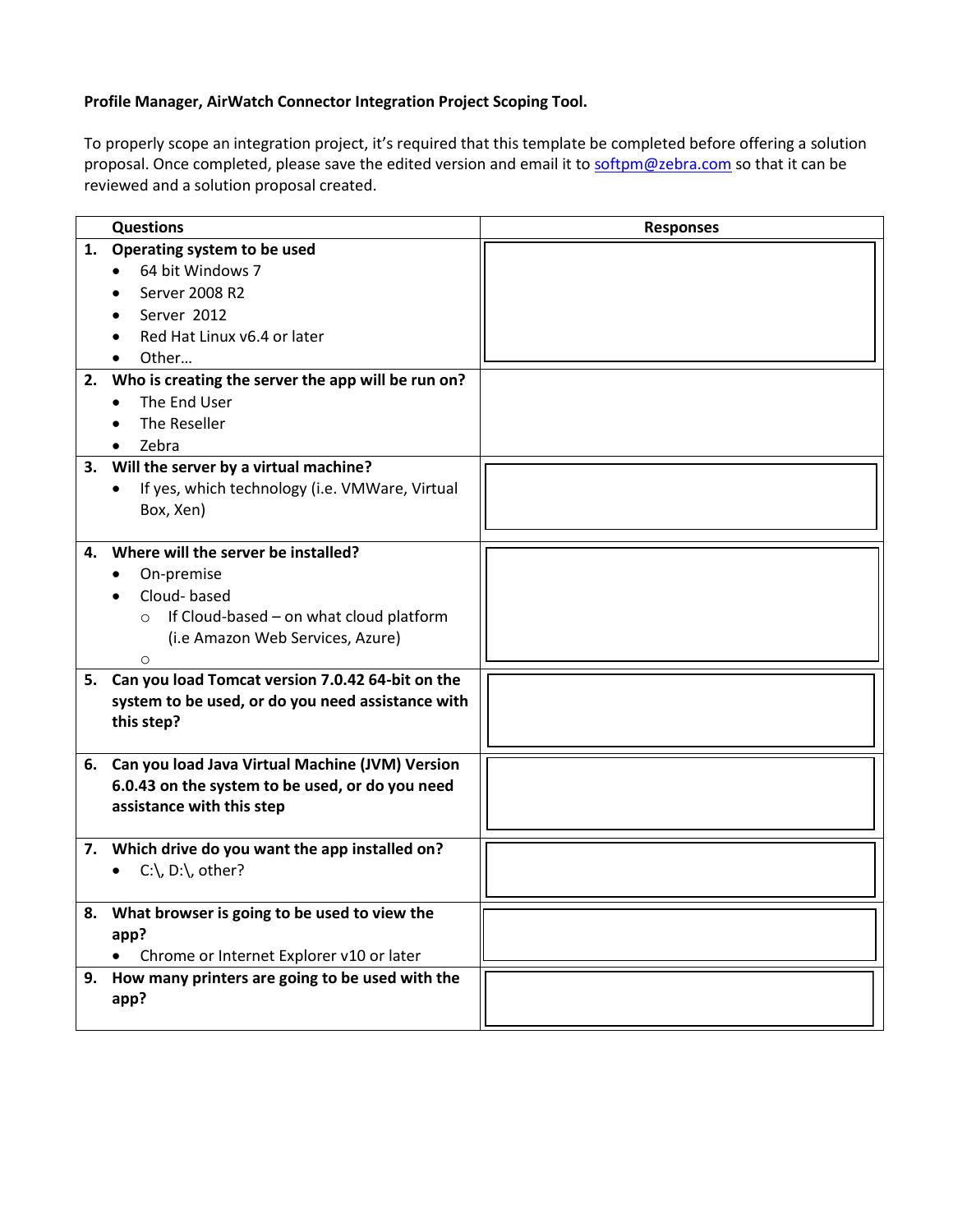| 10. What firmware version(s) do the printers have on<br>them?                                                                                                                                                                                                                                                                            |  |
|------------------------------------------------------------------------------------------------------------------------------------------------------------------------------------------------------------------------------------------------------------------------------------------------------------------------------------------|--|
| 11. Do the printer have any known customizations<br>(i.e. custom firmware, hardware features)                                                                                                                                                                                                                                            |  |
| 12. How are printers going to get their IP address?<br>Dynamically (DHCP, etc)<br><b>Static</b>                                                                                                                                                                                                                                          |  |
| 13. How will the printers get the address of the app?<br>Manually set<br>DHCP Option 43 - if yes do you need help<br>setting this on your DHCP servers?                                                                                                                                                                                  |  |
| 14. What command languages are the printers using?<br>Examples (CPCL, ZPL, Line Mode, a Virtual<br>Device)                                                                                                                                                                                                                               |  |
| 15. Are the printers going to use a wireless security?<br>What is the plan to get the printer configured<br>for the wireless network<br>If yes, is a wireless certificate going to used<br>If yes, will the wireless certificate<br>have a predefined expiration date<br>If yes, are you using a unique<br>Е<br>certificate per printer? |  |
| 16. Are you using DNS to route network traffic?<br>If yes, please describe the system in place                                                                                                                                                                                                                                           |  |
| 17. Is there a Filtering system in place that printers<br>will need to log into to reach the app?<br>Examples: Websense, McAfree, Fireeye                                                                                                                                                                                                |  |
| 18. Do you need help setting the Profile Manager to<br>run as a service, so that it starts automatically<br>when the server starts up?                                                                                                                                                                                                   |  |